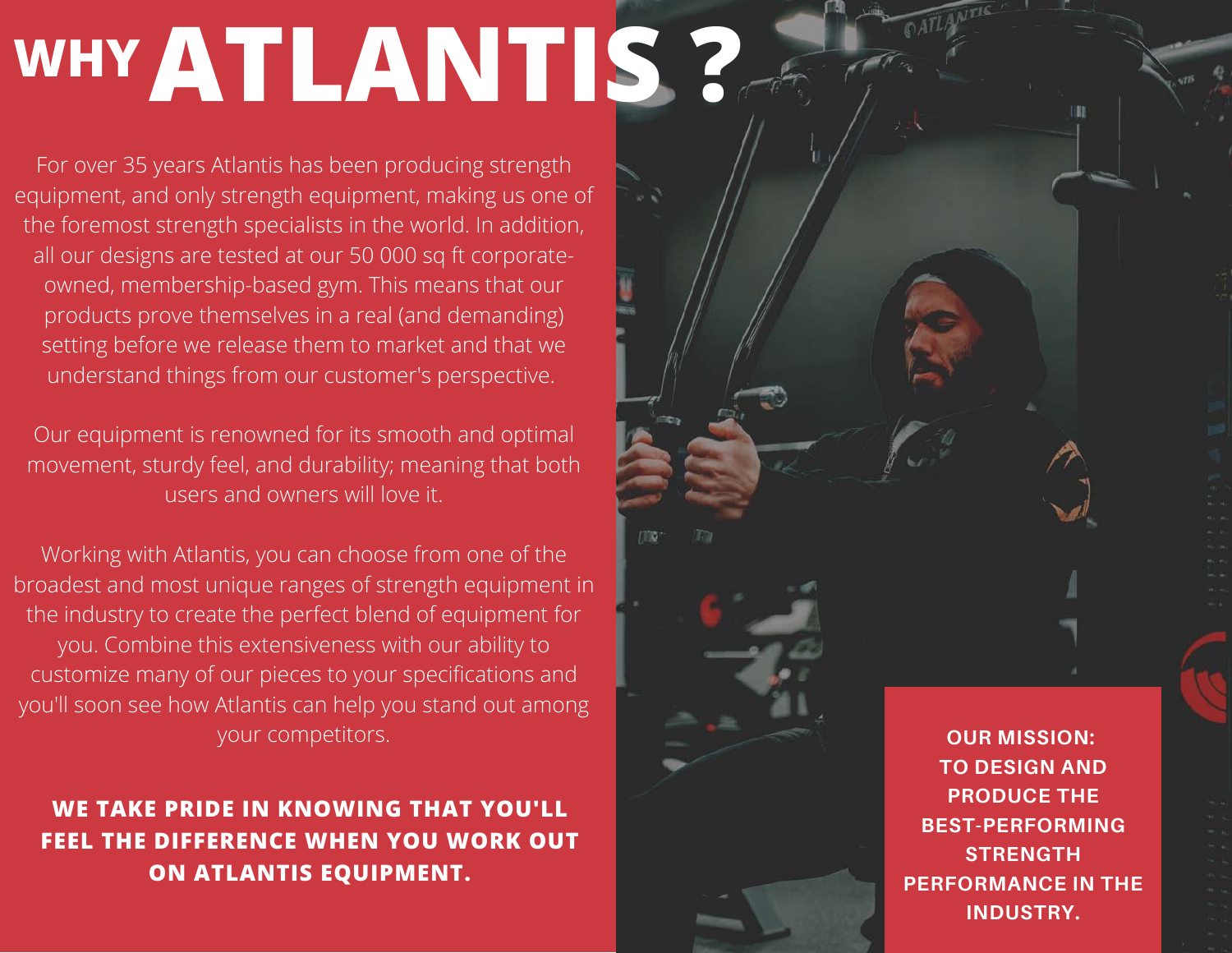## **WHYATLANTIS ?**

**Weight stack plates are made from 100% solid steeel flat bar and**<br>balse are weaking drilled and wrote fit with 2 Fil diameter [5] **holes are precision drilled and press fit with 3.5" diameter polyethylene Teflon-fake blushings to reduce noise and vibration.**

> **Hydraulic seat-shock is micro-adjustable, this accomodates the widest range of body-types.**

 $\overline{6}$ 

 $\overline{7}$ 

**Unilateral movement with converging (or diverging) motion.**

**Variable-resistance CAMs mirror the body's natural**  $\boxed{1}$ **strength curve for a more optimal workout.**

> **1" solid steel rods ensure smooth and steady travel for the weight stack.**

 $\sqrt{3}$ **A simple and durable 5lb incremental weight system.**

**Spring-assisted pre-stretch hydraulic pedal helps users start the exercise from a safe position, provides a superior range of motion and allows training to fatigue safely.**